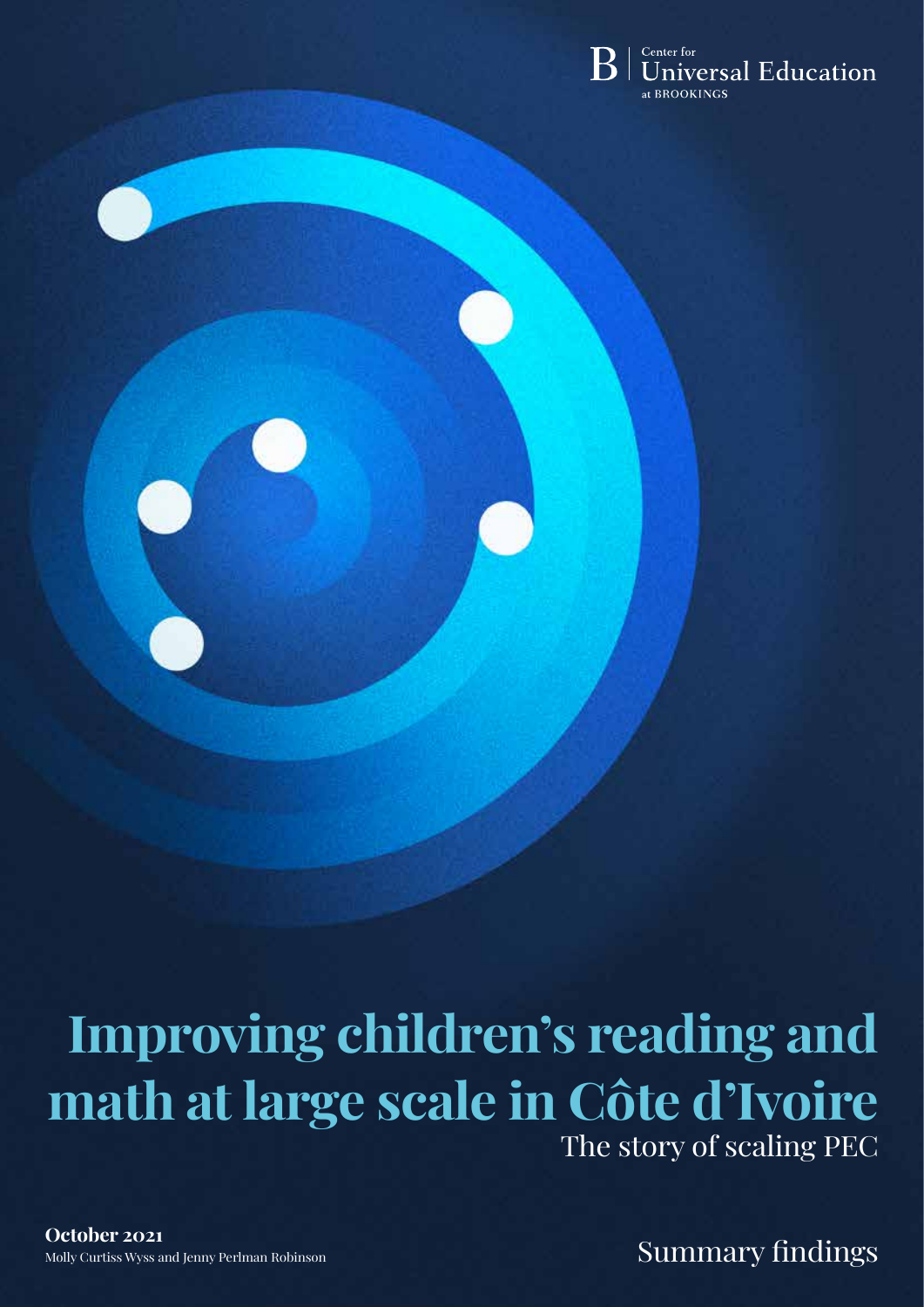Even before COVID-19 left as many as 1.6 billion students out of school in early 2020, millions of children and youth around the world did not have access to the quality education they needed to lead healthy, safe, and productive lives. Even worse, the poorest and most marginalized children continue to be most affected by this learning crisis, losing out on their right to education. This situation has far-reaching consequences for generations to come, including on poverty, inequality, climate change, and public health. Urgent action must be taken to rapidly and sustainably expand access to highquality learning opportunities for all children. Of course, the question is "how?" While there exist many innovations that improve children's learning, the vast majority only reach a small fraction of children in need. As a result, there is growing demand for more evidence and guidance on how to identify, adapt, and scale costeffective policy and practice that lead to millions more children learning.

In response, the Center for Universal Education (CUE) at Brookings has been investigating efforts to scale and sustain evidence-based initiatives leading to large-scale

improvements in children's learning. CUE has been implementing a series of Real-time Scaling Labs (RTSL), in partnership with local institutions in several countries, to generate evidence and provide practical recommendations around the process of scaling in global education—encouraging a stronger link between research and practice.

These summary findings<sup>1</sup> focus on one of the scaling labs in Côte d'Ivoire—launched in 2019 in collaboration with Transforming Education in Cocoa Communities (TRECC) and the Ministry of National Education and Literacy (MENA). It centers around the government-led process of implementing, adapting, and scaling the Programme d'Enseignement Ciblé (PEC), a remedial education approach to improving early grade reading and math adapted from Teaching at the Right Level (TaRL). While the lab has focused on the experience of PEC to date, it serves as a case study into larger questions of how an evidence-based initiative can achieve progress toward national sustainable scale, with lessons that are transferable beyond PEC and Côte d'Ivoire.

1. These summary findings are based on a full report detailing the scaling journey of PEC in Côte d'Ivoire (Brookings, October 2021). Despite contextual differences across the Real-time Scaling Labs, similar scaling challenges exist and many of the broader lessons learned apply across multiple labs.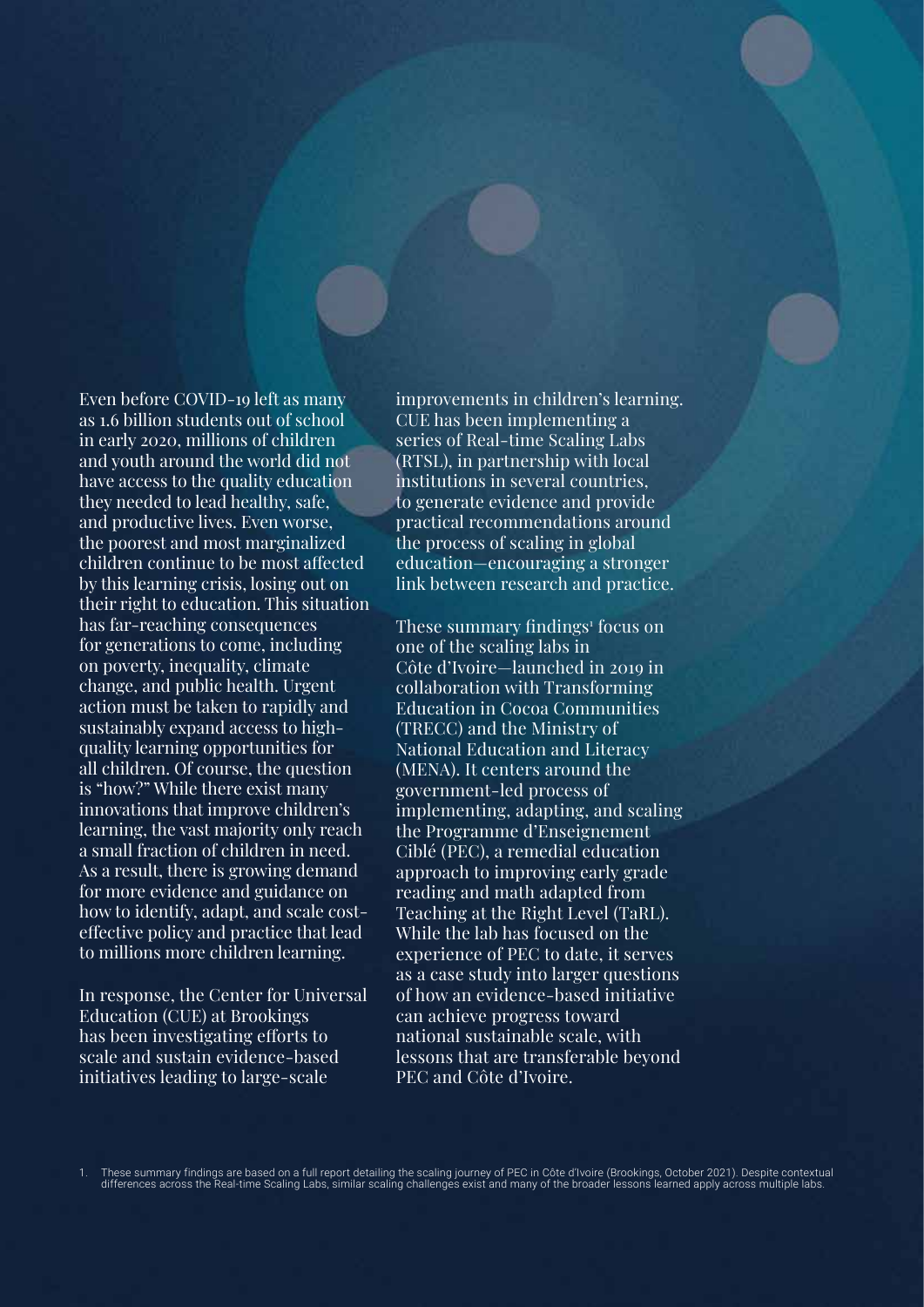### **PEC's scaling journey: A confluence of advantageous factors**

In many ways, PEC represents the "ideal scenario" for scaling and sustaining an initiative within a formal education system. PEC benefitted from a confluence of factors in its favor—some of which have been strategically and systematically orchestrated, others which have serendipitously emerged. TRECC's problem-driven approach supported the development of government buy-in for PEC from the beginning and contributed to strong government ownership. The simplicity of the approach, the fact that it resonates with theoretical principles that teachers learn during initial training, its pilot through direct government delivery, its convincing results, and its clear pathway for scaling in the education system also fostered government engagement and facilitated PEC's expansion.

The partnerships forged in the TRECC model were other important factors in generating support for PEC, including the opportunity to experiment with different potential solutions before settling on one, the role of a neutral third party assessing pilot results, technical support from organizations that originally developed and studied the TaRL approach, and the existence of a scaling lab bringing together diverse stakeholders for reflection and peer-learning. PEC has also had success in gaining seniorlevel support within MENA, with key influential individuals championing it. This critical support has been maintained despite political turnover and shifts in the broader education environment, including a global pandemic. Finally, the availability of financing for PEC beyond an initial pilot phase—including funding for additional adaptation and expansion and potential access to five years of financing through the creation of a public-private pooled fund—has been essential for moving PEC beyond a short-lived project to an approach that the government intends to scale within the system.

Nonetheless, despite the many factors in its favor, scaling and sustaining PEC in Côte d'Ivoire is not guaranteed and critical challenges remain, including limited government capacity to incorporate and deliver the model in existing systems with quality, the persistence of a project mentality among some key actors involved, and insufficient attention to the engagement of education stakeholders at local levels (including teachers and communities). Other potential constraints to future expansion and sustaining of PEC include delays encumbering the launch of the new pooled fund and challenges around identifying and securing sustainable national financing.

### **Lessons to strengthen PEC's expansion and inform future scaling efforts**

Through accompanying the scaling journey of PEC, lessons emerged from the case centered around four key themes that were consequential to PEC's scaling success to date, and which will continue to play a critical role in future efforts. These themes are: 1) institutionalization as a pathway to sustainable scale; 2) partnerships and champions; 3) costs and financing; and 4) adaptation and continuous learning. Each of

these themes offers lessons from the case of PEC and targeted recommendations not only to support ongoing progress to expand and deepen the impact of PEC but also to inform scaling efforts of other evidencebased education initiatives. Below is a brief overview of each of the lessons with targeted recommendations for implementers, policymakers, funders, and researchers that are further detailed in the full report.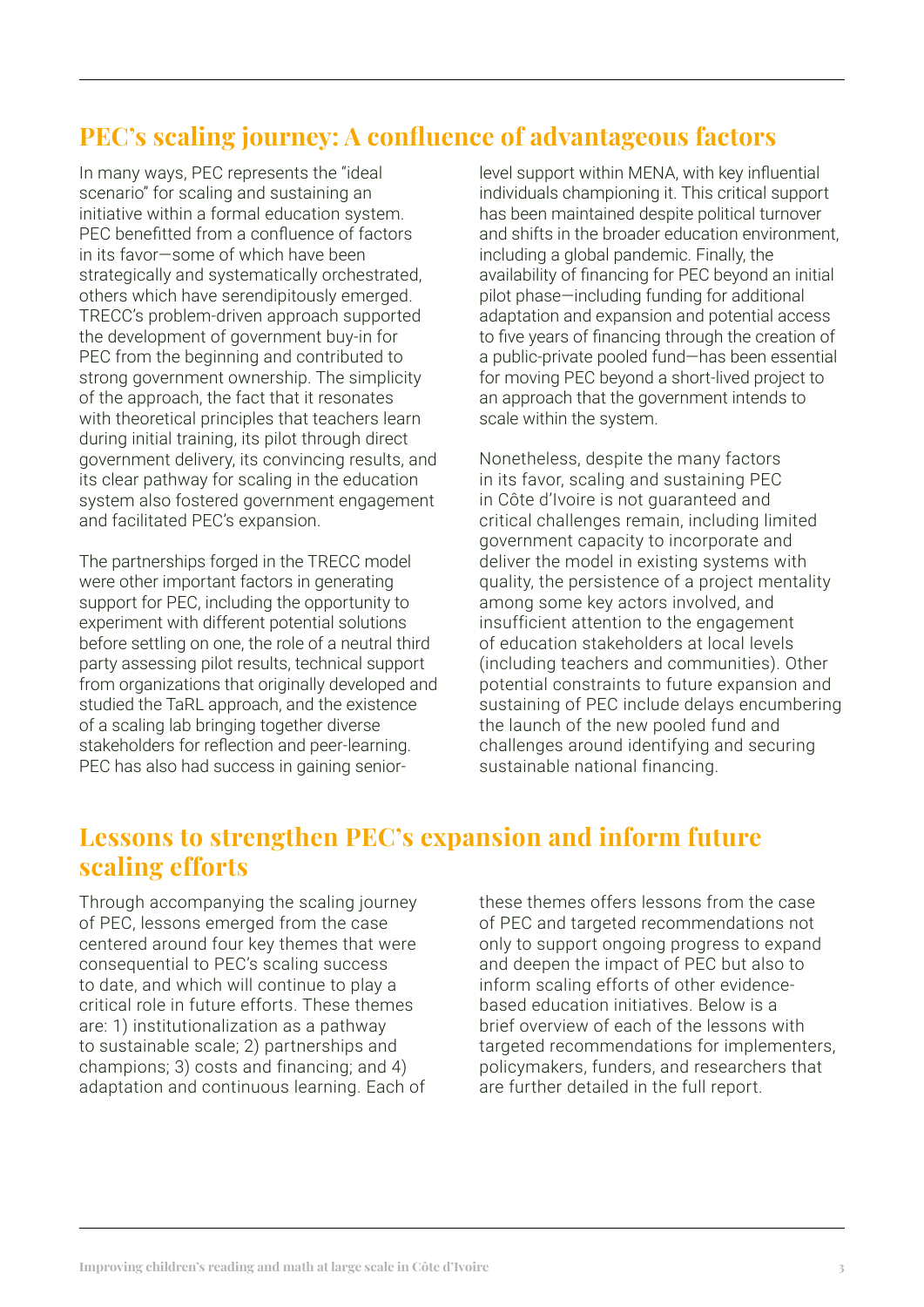

### Institutionalization as a path to scaling in education

- *• Ensure a relentless focus on who will deliver at large scale from the start*: Piloting an initiative with government takes more time and capacity up front, but also fosters buy-in, determines what is feasible, and demonstrates potential for a solution to work in the system.
- *• Focus on the scalability of an innovation in the local context*: While it is tempting to seek innovations that significantly disrupt existing ways of working or test cutting-edge technology, it is critical to focus on the practicality of scaling an innovation in a particular context, including how best to infuse it sustainably and equitably into existing systems. Often, the innovations with the most potential for large-scale impact are those that are most feasible for the system to bear.
- *• Create coordinating structures with sufficient capacity and a strong government mandate:* Scaling through institutionalization requires a coordinating structure with a high-level mandate to make decisions, harmonize efforts, and ensure the work of scaling moves forward—particularly once institutionalization progresses beyond any individual's or department's job description.
- *• Maintain one foot on the gas, and one foot on the brakes*: Even with significant government buy-in for scaling, it is important that all stakeholders understand the need for a longer-term, phased approach to scaling, with a laser focus on quality and equity issues, balancing inevitable trade-offs during the scaling process.



### Partnerships and collaboration for scaling in education

- *• Catalyze collective action, as well as recognize the point of diminishing returns*: Government engagement in the scaling process may be critical for expanding and sustaining an education initiative, but collective action is nonetheless required to bring different perspectives, resources, expertise, and roles. At the same time, sufficient attention must be given to clarify each partner's motivation and incentives, value addition, vision of scaling and success, and risk tolerance.
- *• Support intermediaries to foster partnerships and align incentives*: Intermediary or third-party organizations—including funders—can play a critical bridging role in scaling to align disparate incentives, develop innovative approaches to leverage the unique strengths and perspectives of each actor, and gather stakeholders together behind a shared goal.
- *• Cultivate an alliance of scaling champions:* Creating conditions for effective solutions to spread requires scaling champions at all levels within and outside government, classrooms, and communities, and deliberately creating space to work together differently—disrupting existing patterns of collaboration and decisionmaking. Leveraging a collaborative learning approach, such as the RTSL, can help to "bring the system into the room" and build a new way of working.
- *• Support a mindset shift and behavior change for scaling:* Identifying and building a cadre of scaling leaders and change agents requires more than getting these stakeholders to support scaling a particular initiative—it requires raising awareness of key scaling principles, encouraging application of these principles through concrete action and behavior change, and strengthening the competencies and skills needed to scale impact.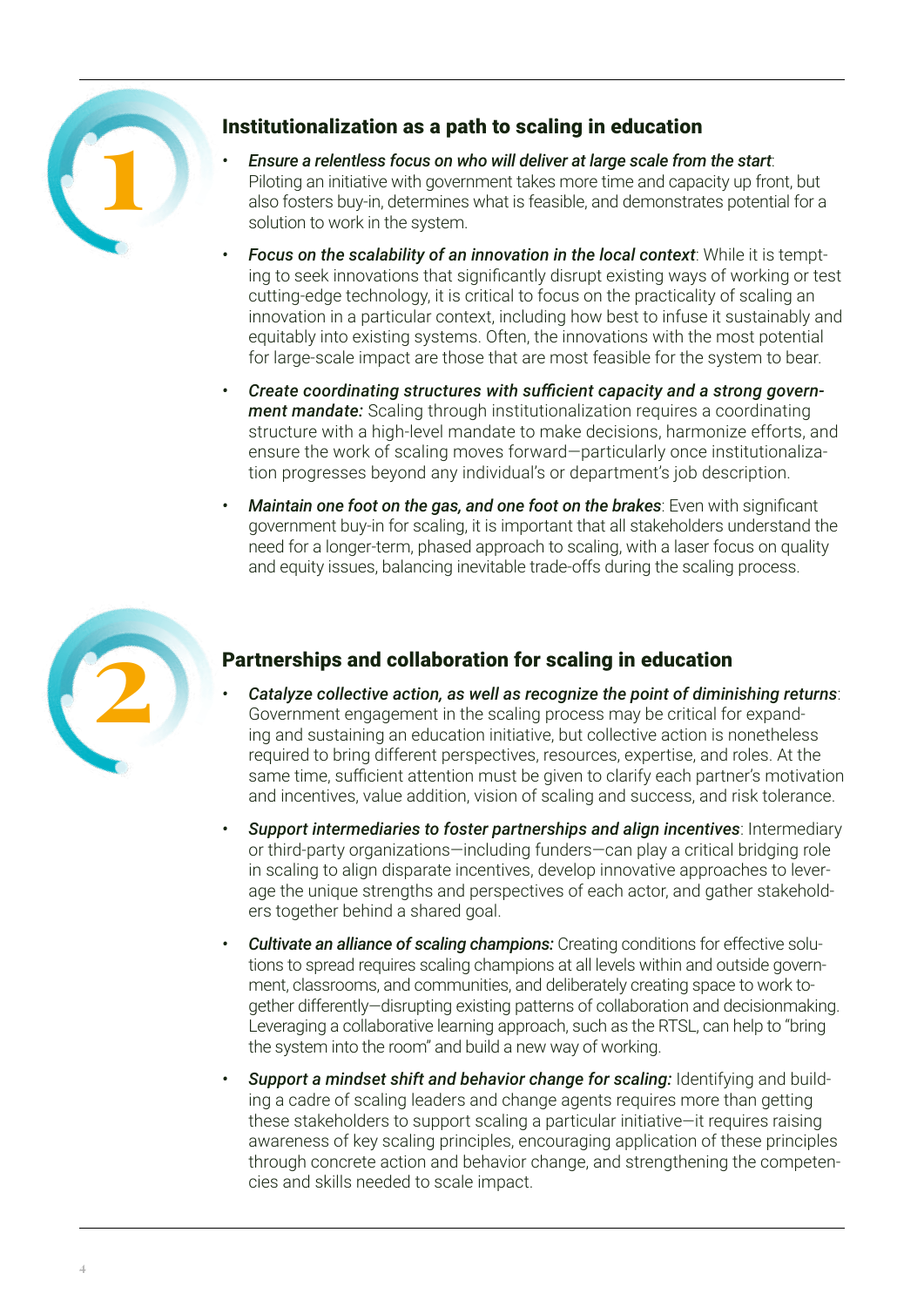

### Costs and financing for scale

- *• Shed light on long-term government financing:* For many innovators and implementers, government budgetary processes and pipelines remain opaque, and more clarity is needed on how to align with or integrate into these processes to mobilize long-term resources for sustainable scale.
- *• Increase support to make sound cost projections at scale*: There is significant need to build local expertise and capacity to collect, analyze, and use cost data to inform scaling projections. Incentives are needed to support its collection, analysis, and sharing, and encourage greater transparency and opportunities for learning.
- *• Leverage the potential of pooled financing to cross the "valley of death":* Donor collaboration and pooled funding can provide important bridge financing for scale, helping initiatives make the challenging transition from pilot to large-scale implementation, but more learning is needed on the benefits and challenges of these mechanisms.



### Adaptation and collaborative learning in the process of scaling

- *• Integrate a continuous learning process within government systems*: There are tangible benefits to infusing a continuous learning approach, such as the RTSL, into government systems to support implementation, adaptation, and scaling, with quick feedback loops and opportunities for reflection and course corrections. Government leadership of a lab-like process can confer the necessary authority to develop, test, and refine a scaling strategy with relevant decisionmakers.
- *• Strengthen adaptive capacity to respond to rapidly changing environments:*  Too often adaptations being tested in the scaling process are not systematically planned for or well documented, and the learning is lost; more systematic approaches to planning for and learning from anticipated and spontaneous changes are needed.
- *Invest time and resources in peer learning and exchange: Many initiatives in the* process of scaling are working in isolation, and in spite of contextual differences, can benefit from greater collaboration to share experiences, reflect on common challenges and opportunities, and problem-solve collectively. Peer learning must go beyond one-off occasions and should be supported as an intrinsic aspect of the work that receives sufficient time, capacity, and resources.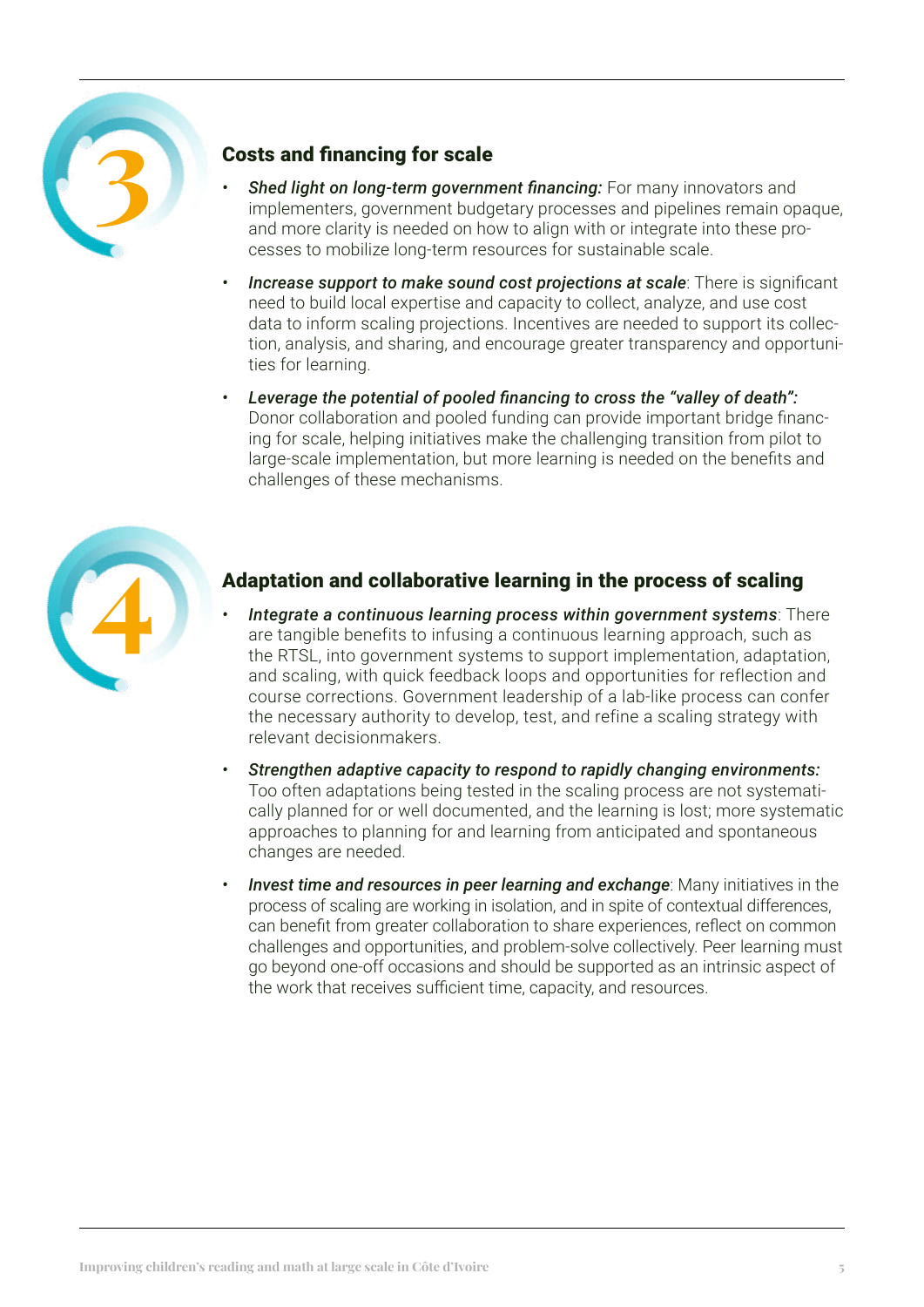Though still in its early chapters, PEC's scaling story is instructive on many levels. More than anything, the story of PEC has highlighted the tireless and inspiring efforts of so many education stakeholders in Côte d'Ivoire striving to improve learning outcomes for children, especially the most vulnerable.

And yet the case of PEC also underscores that even with this almost "best case" scenario of scalability and opportunity, scaling impact in education remains a challenging and long-term endeavor that cannot be taken for granted. PEC is arguably now entering its most challenging chapter—navigating

the tenuous middle phase of scaling—as it pushes beyond a small-scale pilot to become further embedded in government operations and reach significantly more children. This phase will require continued adaptation and experimentation, collecting data, and using them in rapid learning cycles to ensure PEC's efficacy is sustained as it expands. Regardless of what the future holds, the Ivorian government's efforts to scale and sustain PEC—in partnership with various actors—will continue to provide rich insights into scaling and system-wide change for Côte d'Ivoire and many countries around the world.

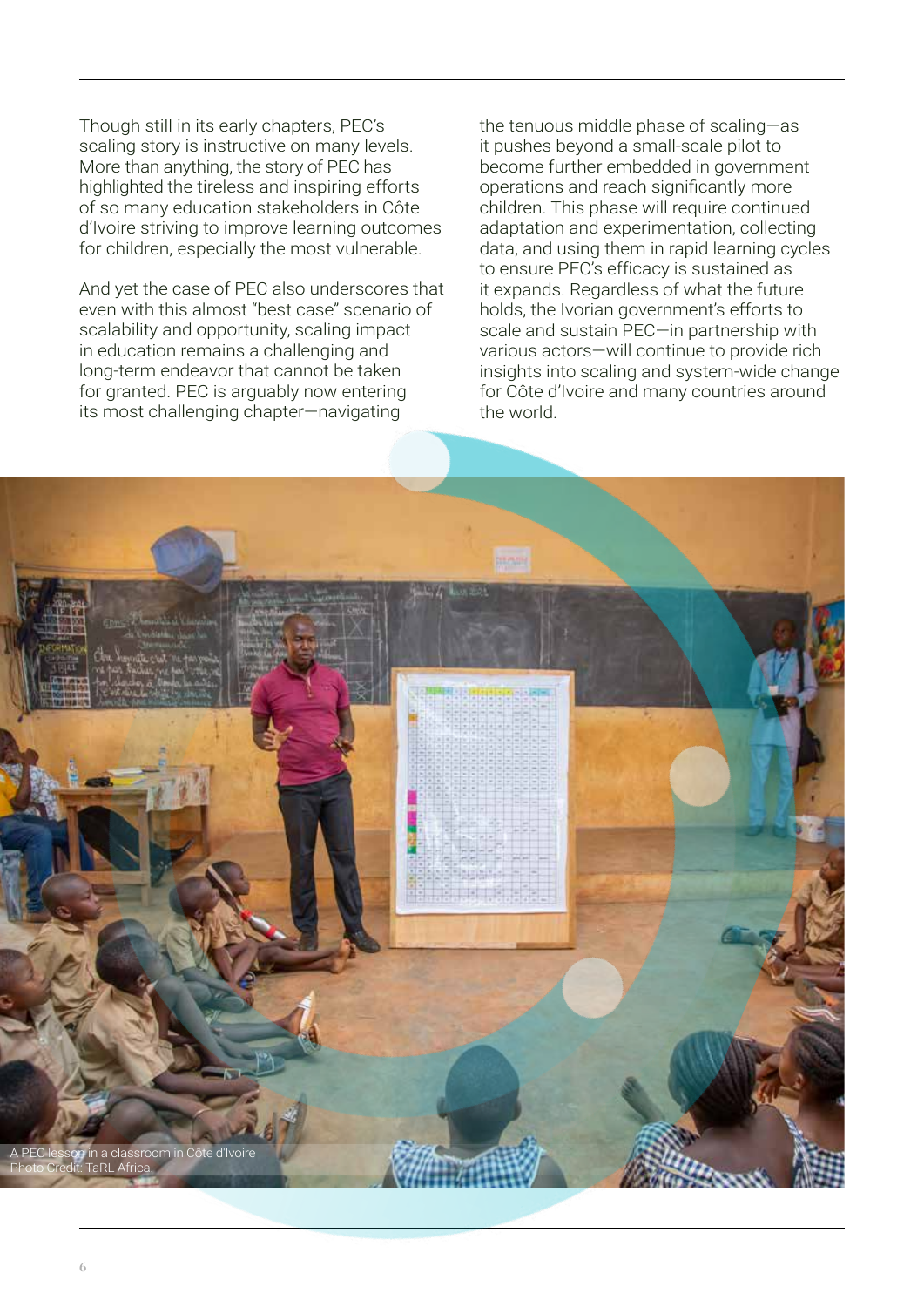## **Summary of recommendations**

Lessons emerging from PEC's scaling journey to date center around four key themes, which will continue to play a critical role in future efforts, and can also inform the scaling efforts of other evidence-based education initiatives.

### Institutionalization and sustainable scale

- Focus on who will deliver at large scale from the start.
- Concentrate on the scalability of an innovation in the local context.
- text.<br>trong<br>**1** • Create coordinating structures with sufficient capacity and a strong government mandate.
- Balance scaling momentum with maintaining quality.



- **Partnerships and collaboration**<br>
Catalyze collective action but recognize the point of diminishing returns.<br>
Support intermediaries to foster partnerships and align incentives.<br>
Cultivate an alliance of scaling cham • Catalyze collective action but recognize the point of diminishing returns.
- Support intermediaries to foster partnerships and align incentives.
- Cultivate an alliance of scaling champions.
- Support a mindset shift and behavior change for scaling.



### Costs and financing

- Shed light on long-term government financing.
- Increase support to make sound cost projections at scale.
- ey of death."<br>**1** • Leverage the potential of pooled financing to cross the "valley of death."



### Adaptation and continuous learning

- Integrate a continuous learning process within government systems.
- systems.<br>g environments.<br><u>and the star of the star of the star of the star</u> Strengthen adaptive capacity to respond to rapidly changing environments.
- Invest time and resources in peer learning and exchange.